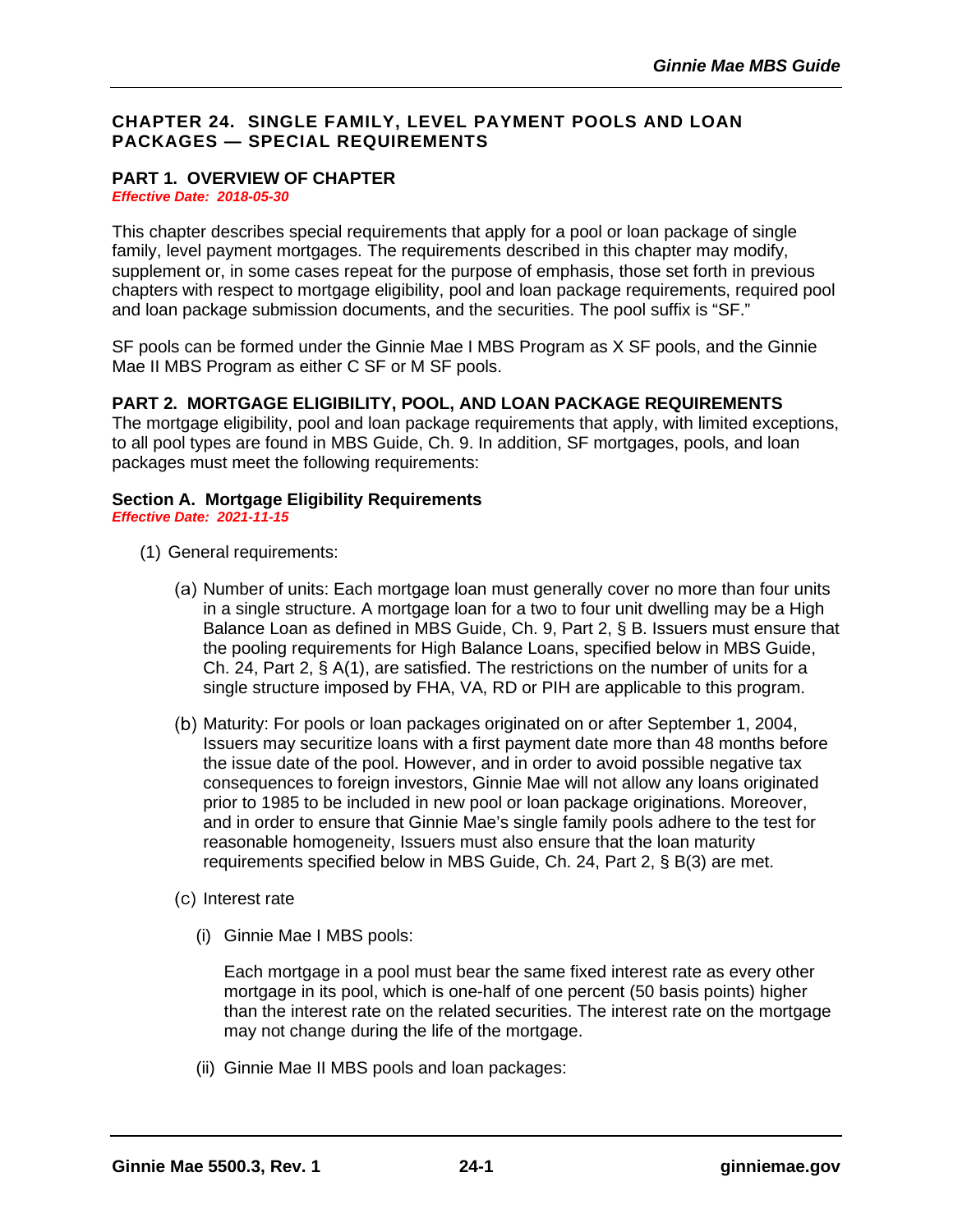Each mortgage in a pool or loan package issued on or after July 1, 2003 must bear a fixed interest rate at least 25 but not more than 75 basis points higher than the interest rate on the related securities. The interest rate on the mortgage may not change during the life of the mortgage.

- (d) Amortization: Each loan must provide for repayment in equal monthly installments over the fixed term of the loan. No loan may be reamortized while it is in a pool or loan package.
- (e) Buydowns
	- (i) Ginnie Mae I MBS pools:

Ginnie Mae I SF pools may not contain mortgages with buydown provisions. Any mortgage with buydown features, whether or not specifically approved as a buydown mortgage, must either be placed in a separate BD or SN pool. *(Please See MBS Guide Chapters 25 and 29)*

(ii) Ginnie Mae II MBS pools and loan packages:

SF loans that include buydown provisions are eligible for Ginnie Mae II SF pools and loan packages under the following conditions:

With respect to custom, Single Family Level Payment pools, buydown loans may not constitute more than 10.00% of the total original principal balance at origination. In order to accommodate buydown loan pooling, a new pool type designation has been created: C BD. The C BD pool type does not need to pool buydown loans exclusively, and may in fact commingle both buydown and nonbuydown loans. Adjustable Rate Mortgages (ARMs), Graduated Payment Mortgages (GPMs) and Growing Equity Mortgages (GEMs) are not eligible for buydown consideration.

If an Issuer submits a C BD pool type through Ginnie*NET*, and the pool contains one or more buydown mortgages, the pool will be issued as a C BD pool regardless of the BD dollar amount and total pool dollar amount. Ginnie*NET* will apply the FHA's ADP codes to identify BD mortgages.

The C BD pool type will be eligible for immediate servicing transfer ("PIIT"), so long as both parties meet the servicing transfer requirements communicated in the MBS Guide. At issuance, the aggregate unpaid principal balance of all loans in a C BD pool must be at least \$500,000, and consist of at least three loans, with the exception of Custom Bond Finance pool products, which only require, at minimum, an unpaid principal balance of \$25,000.00, and one loan.

Pursuant to recent changes to the Ginnie Mae II MBS program, the spread of note rates eligible for securitization of C BD pool types must be at least 25 basis points, but not more than 75 basis points, above the security rate. Consequently, C BD pool types will have a minimum servicing fee of 19 bps and a maximum servicing fee of 69 bps plus a 6 basis point Ginnie Mae guaranty fee. For pools meeting Ginnie Mae's Targeted Lending Initiative, the minimum servicing fees will be 20, 21 and 22 basis points with a guaranty fee of 5, 4 and 3 basis points,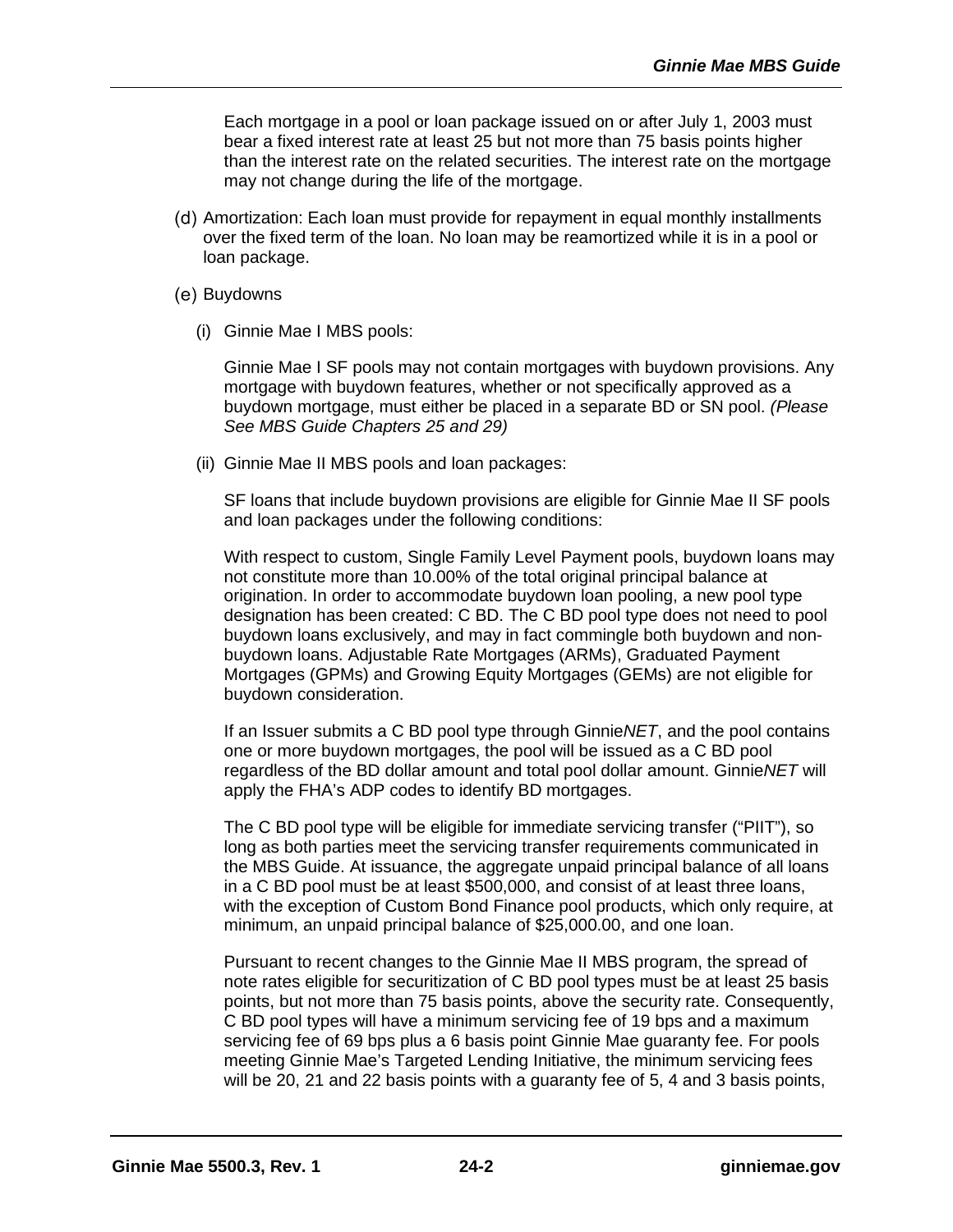respectively. The maximum weighted average servicing fee at issuance cannot exceed 72 basis points.

With respect to multiple Issuer pools and loan packages, (M SF), no more than ten percent (10%) of the aggregate original principal balance of the mortgage loans in a SF pool may consist of buydown loans. Within a loan package, buydown loans may exceed ten percent (10%) of the aggregate original principal balance of the loans in the loan package. However, when creating a multiple Issuer SF pool, if the Pool Processing Agent (PPA) determines that the pool contains more than ten percent (10%) buydown loans, the PPA will determine which Issuer has the highest percentage of buydown loans in their loan package. The loan package with the highest percentage of buydown loans will be deleted from the multiple Issuer pool. The recalculation and removal process will continue until the pool reaches the ten percent (10%) threshold. Issuers whose loan package has been rejected will be contacted by the PPA. Issuers whose loan package does not exceed the ten percent (10%) threshold will not be subject to removal from the multiple Issuer pool.

An M SF pool or loan package may not contain both buydown loans and High Balance Loans.

- Interest escrow custodial account: An interest escrow custodial account must be maintained in connection with buydown mortgages for the deposit of buydown funds provided by the Issuer. This account must meet Ginnie Mae's escrow custodial account requirements and it must meet FHA's and VA's requirements for such accounts. *(Please See MBS Guide Chapter 16, Part 5)*
- Loan amount: The original principal amount of the mortgage for FHA loans is limited to the amount permitted for a particular geographic area pursuant to section 203(b)(2), section 214 or section 220(d)(3)(A)(i) of the National Housing Act. For VA loans see MBS Guide, Ch. 24, Part 2, § A(3) below. For RD loans see MBS Guide, Ch. 24, Part 2, § A(4) below. For PIH loans see MBS Guide, Ch. 24, Part 2, § A(5) below.

With respect to Ginnie Mae I "X SF" and Ginnie Mae II "M SF" pools, the aggregate amount of the issue date unpaid principal balance of the High Balance Loans, as defined in MBS Guide, Ch. 9, Part 2, § B, may not exceed 10% of the original principal balance of each pool or loan package.

With respect to Ginnie Mae I "X BD" and "X SN" pool types as well as Ginnie Mae II "M JM", "M FS", "All ARMS", "C SF", "C RG" and "C BD" pool types, Issuers may pool High Balance Loans in excess of 10% of the original principal balance of each pool or loan package.

(h) Builders' inventories: FHA-insured loans made for the purpose of financing builders' inventories, including operative builder, builder/investor, and escrow commitment procedure loans, are not eligible for an SF pool. The Issuer is responsible for determining whether a loan is intended to be used for financing a builder's inventory.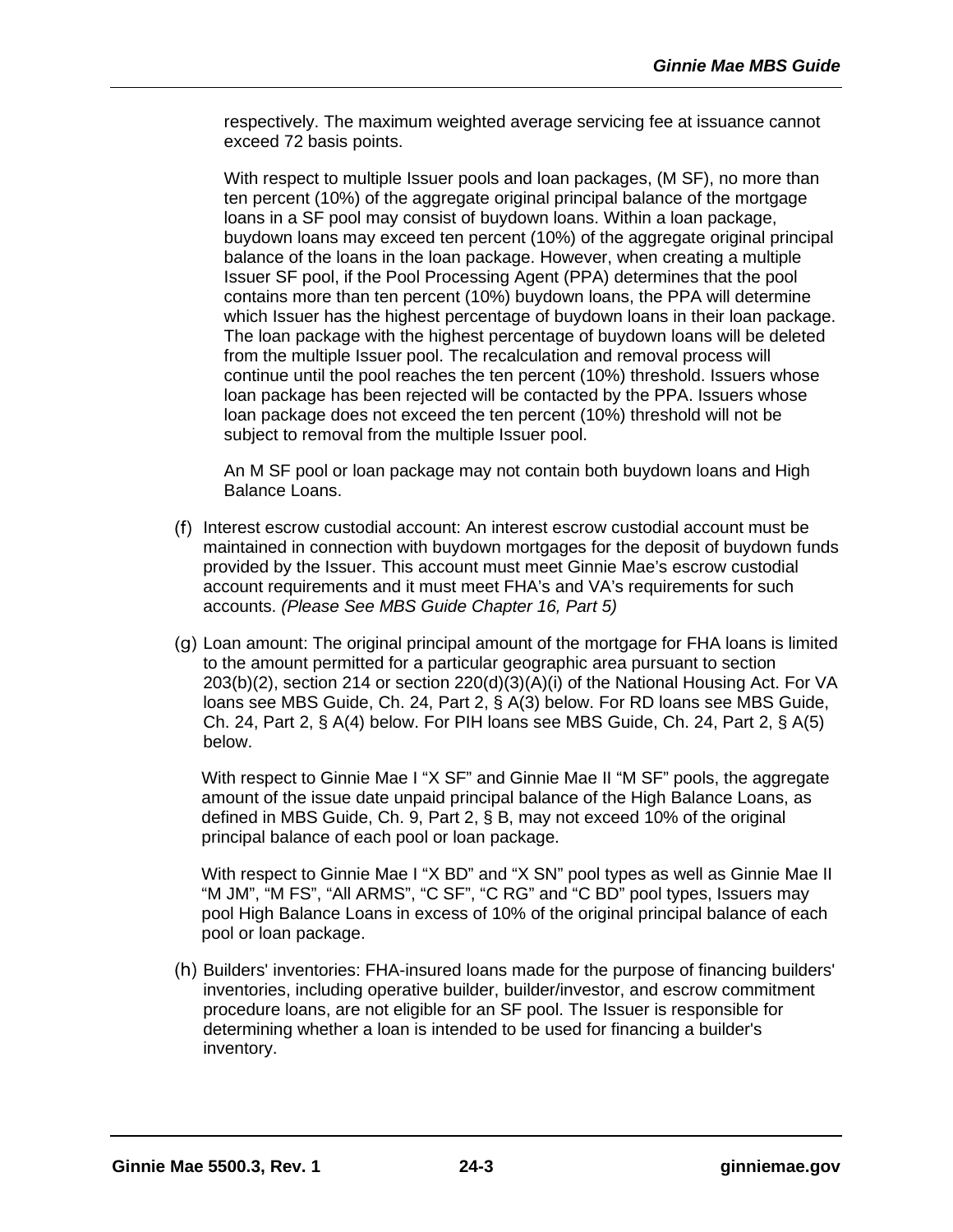- $(i)$  Section 203 $(k)$  loans: A section 203 $(k)$  loan is eligible for a Ginnie Mae I MBS pool or a Ginnie Mae II MBS pool or loan package if (i) the borrower is an individual owner-occupant, or (ii) the borrower is an eligible nonprofit agency and the loan is originated under an affordable housing program approved by a local FHA office as specified in FHA Mortgagee Letter 96-52 or (iii) the borrower is a state or local government agency. The Issuer pooling nonprofit agency section 203(k) loans must maintain in the loan package file with the document custodian a copy of the FHA letter approving the FHA affordable housing program under which the loans are originated.
- (2) Special requirements for modified FHA-insured loans, VA and RD guaranteed loans:

The term "Modified Loan" means a mortgage loan that has undergone a rate and/or term modification pursuant to a duly executed loan modification agreement under the insuring or guarantying agency's loss mitigation program.

A Modified Loan may be re-pooled if it retains its first lien position and meets the conditions listed below. It is the Issuer's responsibility to ensure the Modified Loan's first lien position is not adversely impacted by any real estate taxes, assessments such as HOA dues, or other matters that could become a first lien. A loan modification that is combined with a deferment is ineligible for re-pooling into any Ginnie Mae single-family MBS. The deferment loss mitigation option must be exercised without buying the loan out of a Ginnie Mae MBS to avoid subjecting the loan to re-pooling restrictions.

Additional conditions for Modified Loans:

- $(a)$  the original mortgage that is to be removed from a Ginnie Mae pool for modification is 90 days or more delinquent.
- (b) the Modified Loan meets all of Ginnie Mae's eligibility criteria for single family mortgages.
- $(c)$  the term of the Modified Loan is not longer than 360 months from the due date of the first installment payable under the modification agreement. The date of loan modification may be used as the origination date for the purpose of pooling.
- (d) the Loan Modification Agreement must be recorded.
- (e) the Issuer must ensure that the Modified Loan maintains its first lien position, which for loans backing securities issued on January 1, 2016 or earlier, must be documented by a new title policy, a title policy endorsement ensuring priority over defects, liens, and encumbrances, an ALTA Form Mortgage Modification Policy (MMP), or a Mortgage Priority Guarantee policy (MPG). For loans backing securities issued on February 1, 2016, or later, it must be documented by either a new title policy, a title policy endorsement ensuring priority over defects, liens, and encumbrances, or an ALTA Form Mortgage Modification Policy (MMP); and regardless of security issuance date, by such recorded subordination agreements as required to maintain first lien position.

Issuers may deliver electronically signed and notarized Loan Modification Agreements that meet the following requirements: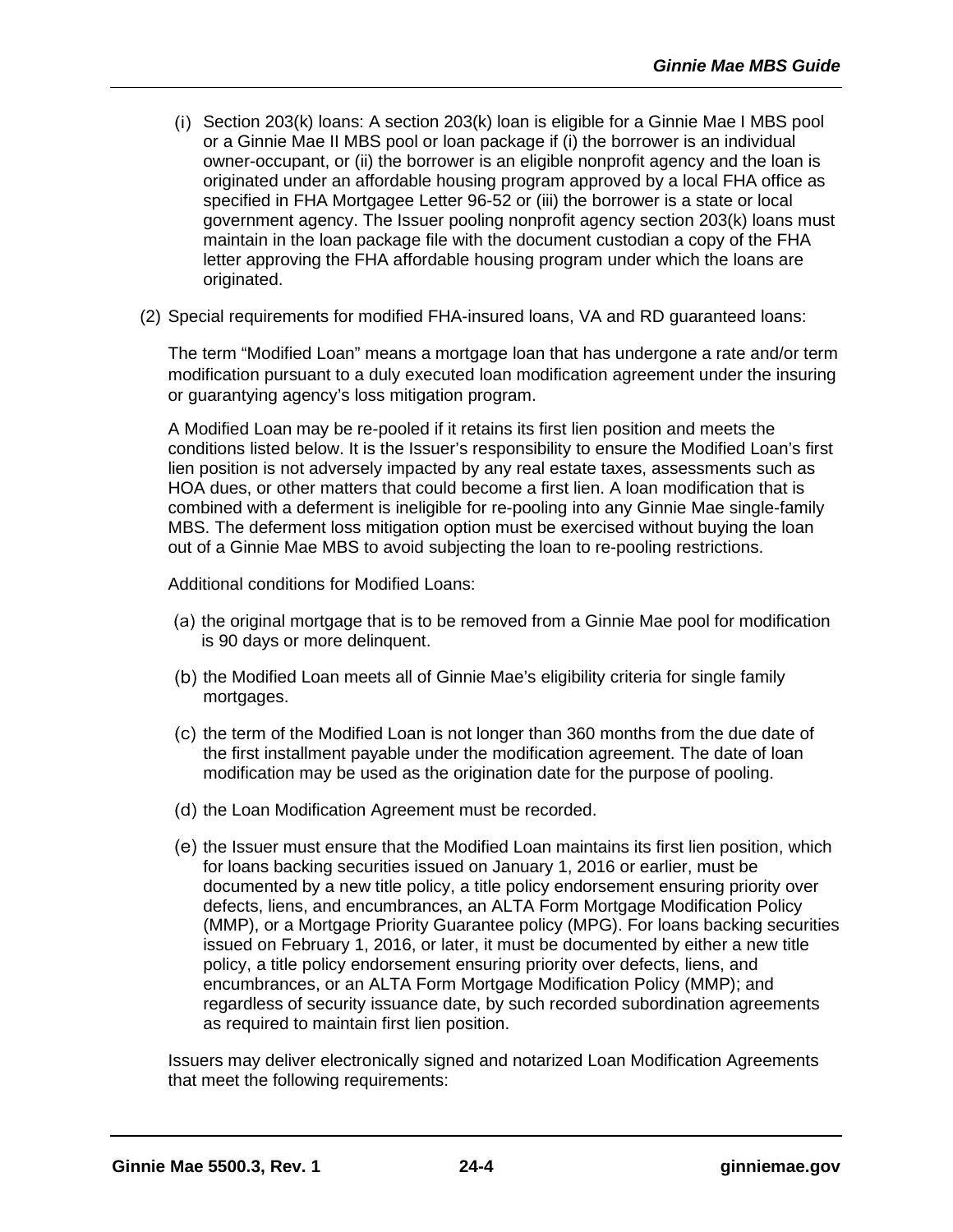- (f) The loan modification agreement should be transferred in a manner that ensures its ongoing validity and enforceability and its associated electronic signatures;
- (g) The loan modification agreement file should be stored in a manner ensuring:
	- (i) The file name contains the following components: Ginnie Mae Loan Package/Pool Number, the loan's MIN (MERS® Mortgage Identification Number), and short description of the document; and
	- (ii) The system used to store the file is set up with measures that ensure system integrity. These measures include a firewall, network perimeter security controls, and safeguards against malware. The system must also support one or more authentication methods to authenticate user access, track and prevent unauthorized viewing of the files and data. The system must employ a backup and recovery system capable of retrieving archived/backup material within a 24-hour period of a reported instance or activation of the Custodian's disaster recovery plan involving any Ginnie Mae's assets; and
- (h) the system used to electronically sign the Loan Modification Agreement must:
	- (i) clearly support the verification of the Borrower's identity;
- (ii) clearly identify the symbol or process used as an electronic signature by the borrower and the purpose of the electronic signature;
- (iii) present the Loan Modification Agreement in compliance with all applicable state and federal requirements concerning the content, display, and format of information and retention (as required for paper records);
- (iv) clearly identify the Loan Modification Agreement as the electronic record being presented for electronic signature;
- (v) capture clear evidence that is compliant with all applicable state and federal requirements (including ESIGN) of the borrower's agreement to receive electronic records and the borrower's intent to adopt the electronic signature and to electronically sign the Loan Modification Agreement and other electronic records as applicable, and maintain a record of such agreement;
- (vi) attach the electronic signature to, or associate the electronic signature with, the Loan Modification Agreement and any other electronic records executed by the borrower;
- (vii) attribute the electronic signature to the applicable borrower;
- (viii) include the borrower's printed name in a visible and legible manner on the Loan Modification Agreement;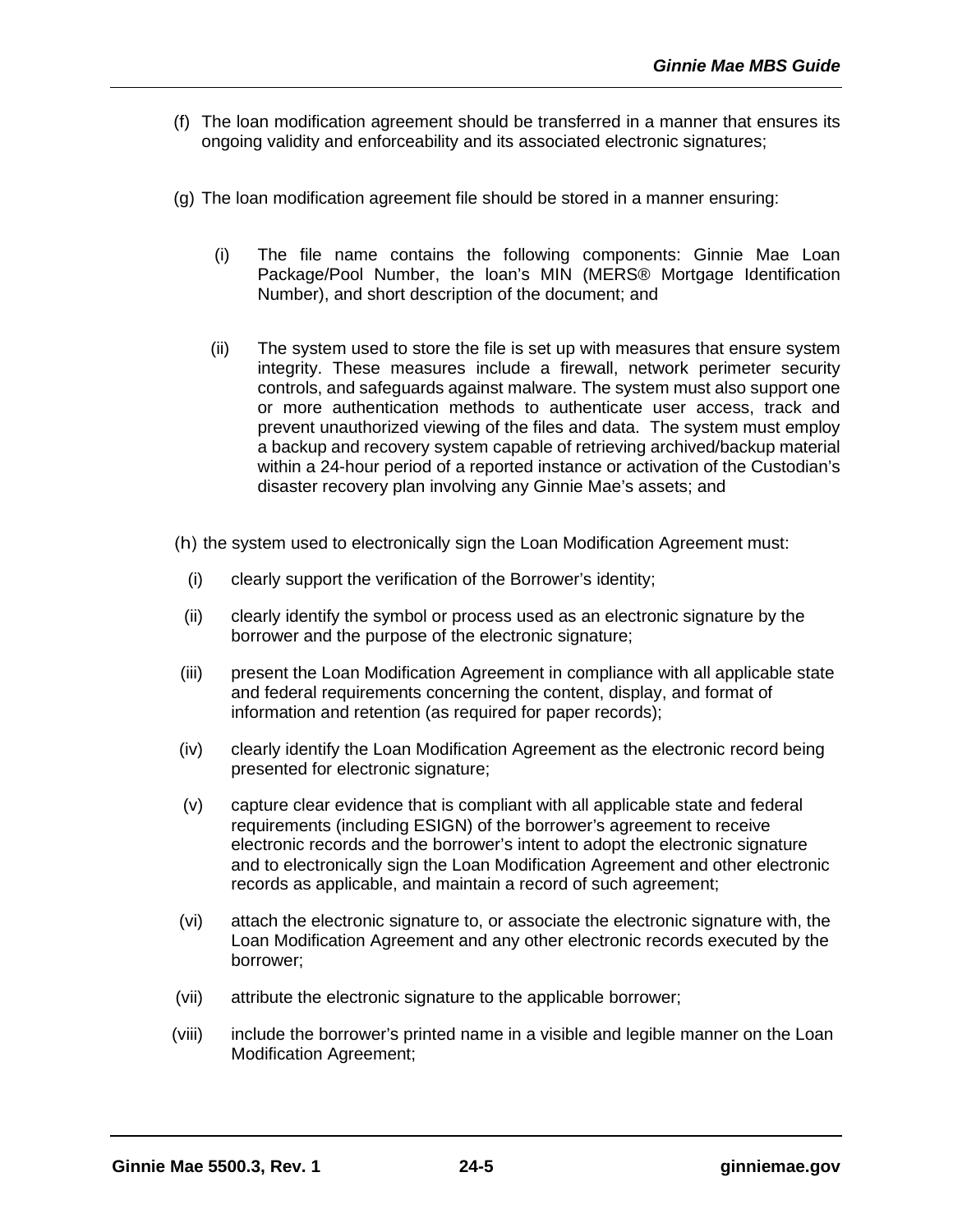- (ix) include a date and time stamp on the loan modification indicating when the borrower executed the Loan Modification Agreement;
- (x) track and log actions related to the creation and signing of Loan Modification Agreement;
- (xi) provide reasonable evidence that Loan Modification Agreements created and maintained by the system are not (and have not been) subject to unauthorized access or alteration;
- (xii) be capable of accurately reproducing the fonts, styling, margins, and other physical features of the Loan Modification Agreement when electronically displayed and printed post-execution and as required by state and/or federal law; and
- (xiii) in all other ways ensure that the document produced is in compliance with insuring agency guidelines and Ginnie Mae' s guidance on Loan Modification Agreements.
- The document is delivered as a MISMO Category 1, 2 or 4 Version 1.02 SmartDoc document or Portable Document Format (PDF) document.
- (i) If the Loan Modification Agreement is electronically notarized using Remote Online Notarization (RON), notarization requirements specified in MBS Guide, Appendix V-07 (Digital Collateral Program Guide) Section 3250.00 must be met.

Issuers are not permitted to deliver an electronically signed modification agreement if: a.) the security instrument, as modified by the electronically signed modification agreement, would be invalid or unenforceable or would no longer be in first lien position; b.) the recording jurisdiction does not permit or provide for recordation of electronic documents; or c.) the eIssuer is unable to comply with the recording jurisdiction's recordation and formatting requirements for an electronic document's recordation.

(3) Special requirements for VA-guaranteed loans:

For a VA-guaranteed loan to be eligible for pooling, the following additional requirements apply:

(a) The amount of cash down payment plus the amount of available VA guaranty must equal at least 25% of (i) the purchase price of the property or (ii) the Certificate of Reasonable Value (CRV), whichever is less. The funding fee charged by VA must not be included in this calculation.

The cash down payment must also include the amount, if any, by which the purchase price exceeds the CRV. Loans for the simultaneous purchase of a home and energy conservation improvement are based solely on the CRV amount.

The cash down payment may not be derived from a second mortgage on the property.

(b) The mortgage amount may exceed the CRV amount only if the VA funding fee is included in the mortgage and only to the extent of the funding fee. The unpaid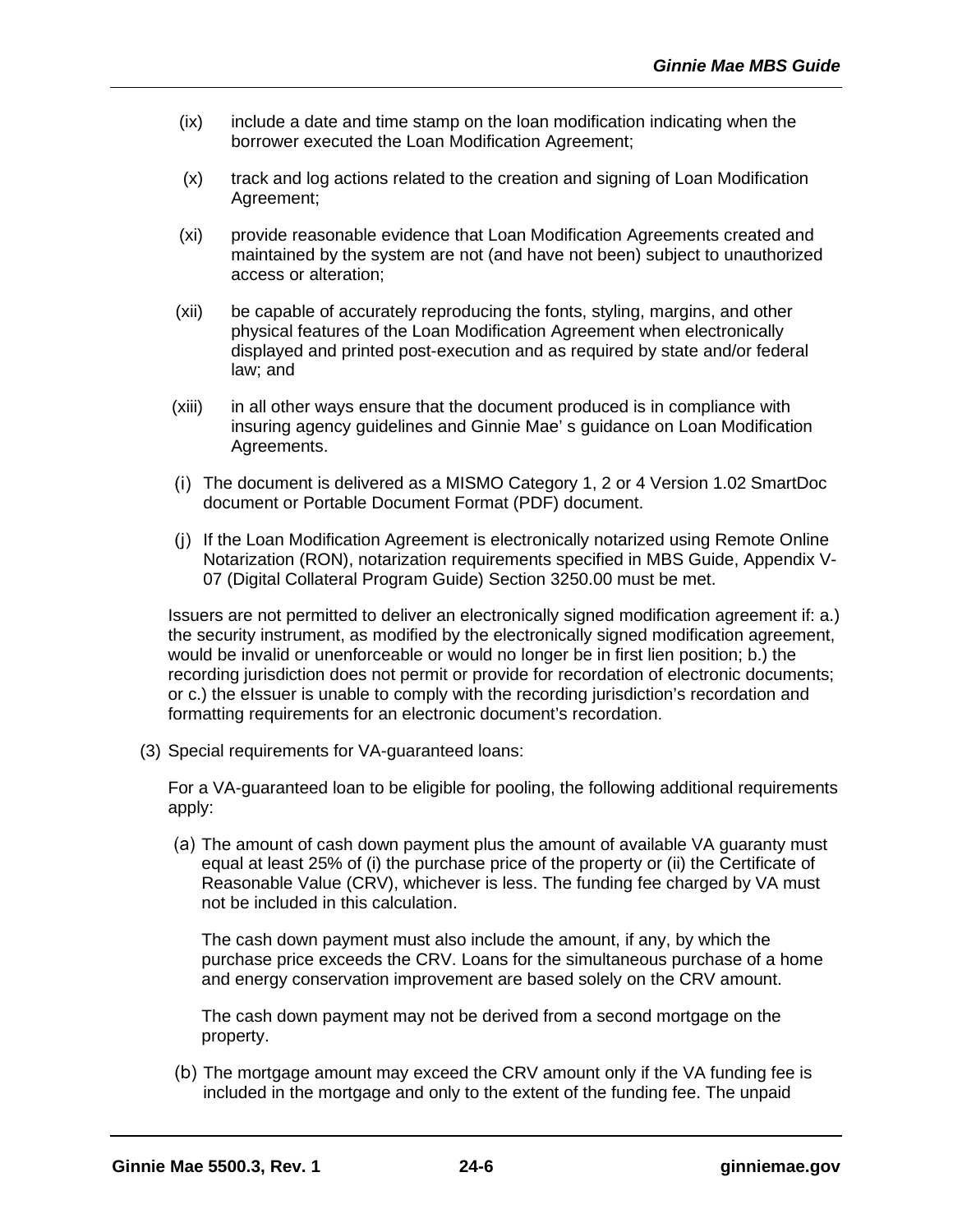principal balance of a VA loan may be greater than the current conforming loan limit and still be eligible for inclusion in a Ginnie Mae pool.

- (c) If there are co-mortgagors on a loan (other than husband and wife) and one or more of the mortgagors do not have VA eligibility (i.e., vet/non-vet joint loans) the loan is eligible for inclusion in a Ginnie Mae pool if the 25 percent requirement of VA guaranty plus cash/equity is met. The loan guarantee certificate will only reflect the veteran's pro rata interest in the mortgage.
- (d) Refinance loans: *Effective Date: 2021-07-28*
	- (i) Effective for mortgage-backed securities guaranteed between June 1, 2018 and July 31, 2019, a refinance loan insured or guaranteed under the United States Department of Veteran Affairs benefit program in chapter 37 of title 38 of the United States Code is eligible for Ginnie Mae securities with such issuance dates only if it meets the following condition.

The note date of the refinance loan must be on, or after, the later of:

- the date that is 210 days after the date on which the first monthly payment was made on the mortgage being refinanced, and
- the date on which 6 full monthly payments have been made on the mortgage
- (ii) Effective with mortgage-backed securities guaranteed on or after August 1, 2019, a refinance loan insured or guaranteed under the United States Department of Veteran Affairs benefit program in chapter 37 of title 38 of the United States Code is eligible for Ginnie Mae securities only if it meets the following condition.

The note date of the refinance loan is on, or after, the later of:

- the date on which the borrower has made at least six monthly payments on the loan being refinanced; **and**
- the date that is 210 days after the first payment due date of the loan being refinanced.
- (iii) Ginnie Mae is adding the following definitions for purposes covered by this section.
	- the term "Refinance Loan" means a loan secured by an interest in real property that is a refinancing made to pay off or satisfy one or more outstanding loans, debts, or liens associated with the corresponding real property.
	- the term "Loan Refinancing a Mortgage Without a VA Guaranty" means a Refinance Loan that is made to pay off a mortgage loan that is not insured or guaranteed under chapter 37 of title 38 of the United States Code, including but not limited to Refinance Loans made to pay off conventional mortgage loans, Refinance Loans made to pay off mortgage loans insured by the Federal Housing Administration, and Refinance Loans made to pay off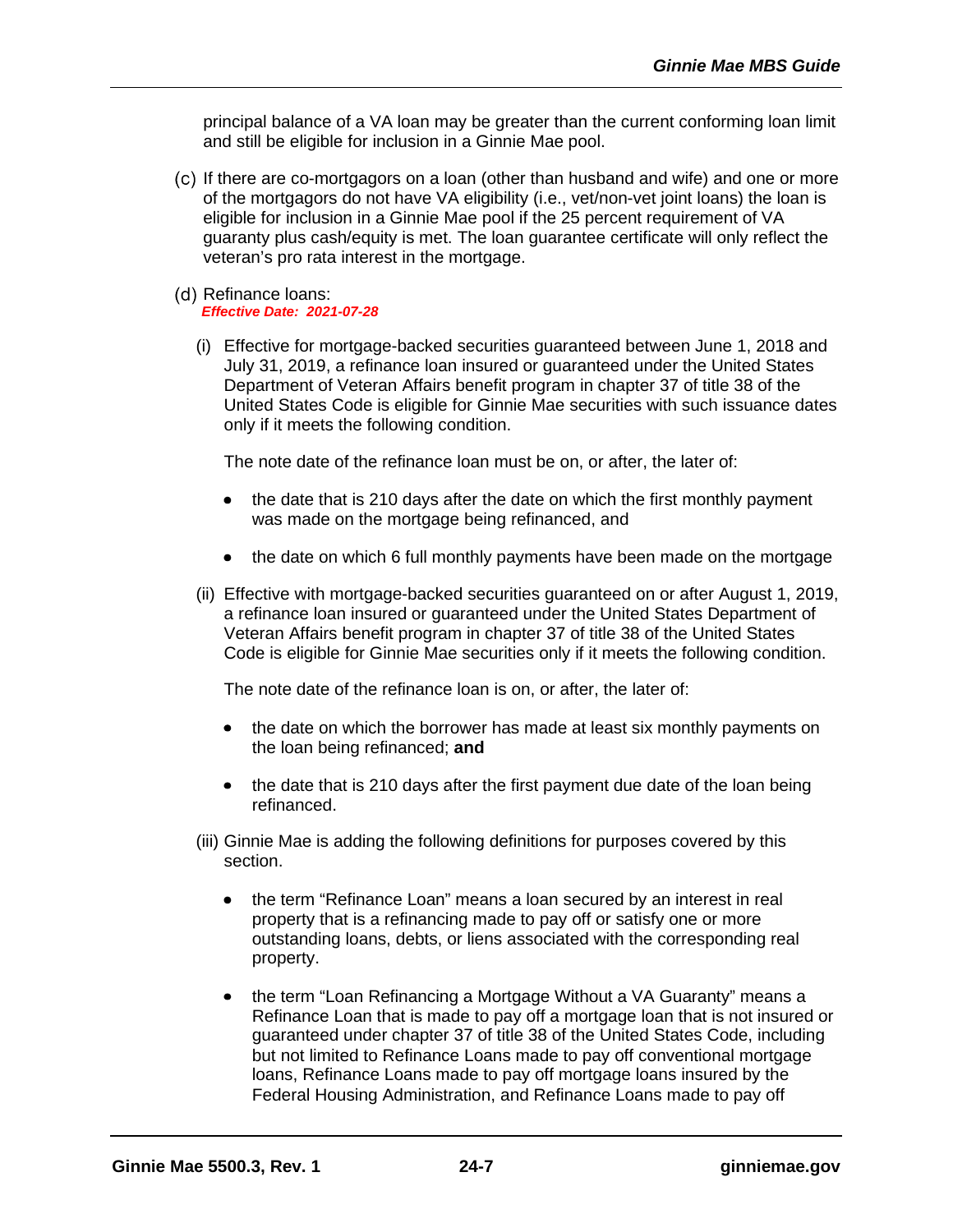mortgage loans insured or guaranteed under USDA's Rural Development Program.

- the term "Loan Refinancing Non-Mortgage Debts" means a Refinance Loan that is made to pay off or satisfy a lien placed on the corresponding secured property other than a lien associated with a previous mortgage loan, including but not limited to tax, judgment, and mechanic's liens.
- the term "Loan Refinancing a Mortgage Without Scheduled Monthly Payments" means a Refinance Loan that is made to pay off or satisfy an outstanding mortgage that provides, by its own terms, for no monthly payments.
- the term "Permanent Financing Construction Loan" means a loan used to provide permanent financing for a newly-constructed or renovated Singlefamily home and to satisfy an existing lien against a such home resulting from the corresponding construction or renovation project.
- the term "Re-Performing Refinance Loan" means a Refinance Loan that is not more than 30 days delinquent, that was previously bought out from a pool or loan package backing a Ginnie Mae MBS, and that retains the same rate and terms as the rate and terms associated with such loan on the date the loan was initially securitized in a Ginnie MBS.
- the term "High LTV VA Cash-Out Refinance Loan" means a Refinance Loan that is insured or guaranteed under the provisions of chapter 37 of title 38 of the United States Code with a loan-to-value ratio that exceeds 90 percent at the time of origination (i.e. 90.01 LTV and higher), and where the borrower converts any amount of home equity into cash.
- the term "Seasoning Requirements" means the requirements in Subsection  $(d)(i)$  and  $(d)(ii)$  above.
- (iv) Loan Refinancing a Mortgage Without a VA Guaranty: Except as noted below, any VA-guaranteed Loan Refinancing a Mortgage Without a VA Guaranty, including a Refinance Loan used to pay off a conventional mortgage, is subject to the Seasoning Requirements in Subsection (d)(i) and (d)(ii), above.
- (v) Re-Performing Refinance Loans: Effective with mortgage-backed securities issued between June 1, 2018 and July 31, 2019, any VA -guaranteed Refinance Loan that is redelivered to Ginnie Mae without modification must satisfy the requirements in Section (d)(i) above to be eligible for pooling and securitization, even if they were previously pooled.

Effective with mortgage-backed securities issued on or after August 1, 2019, VAguaranteed Re-Performing Refinance Loans are exempt from the Seasoning Requirements in Subsections (d)(i) and (d)(ii), above. However, Re-Performing Refinance Loans are subject to the same restrictions applicable to all Re-Performing Loans identified in Chapter 18 of this MBS Guide.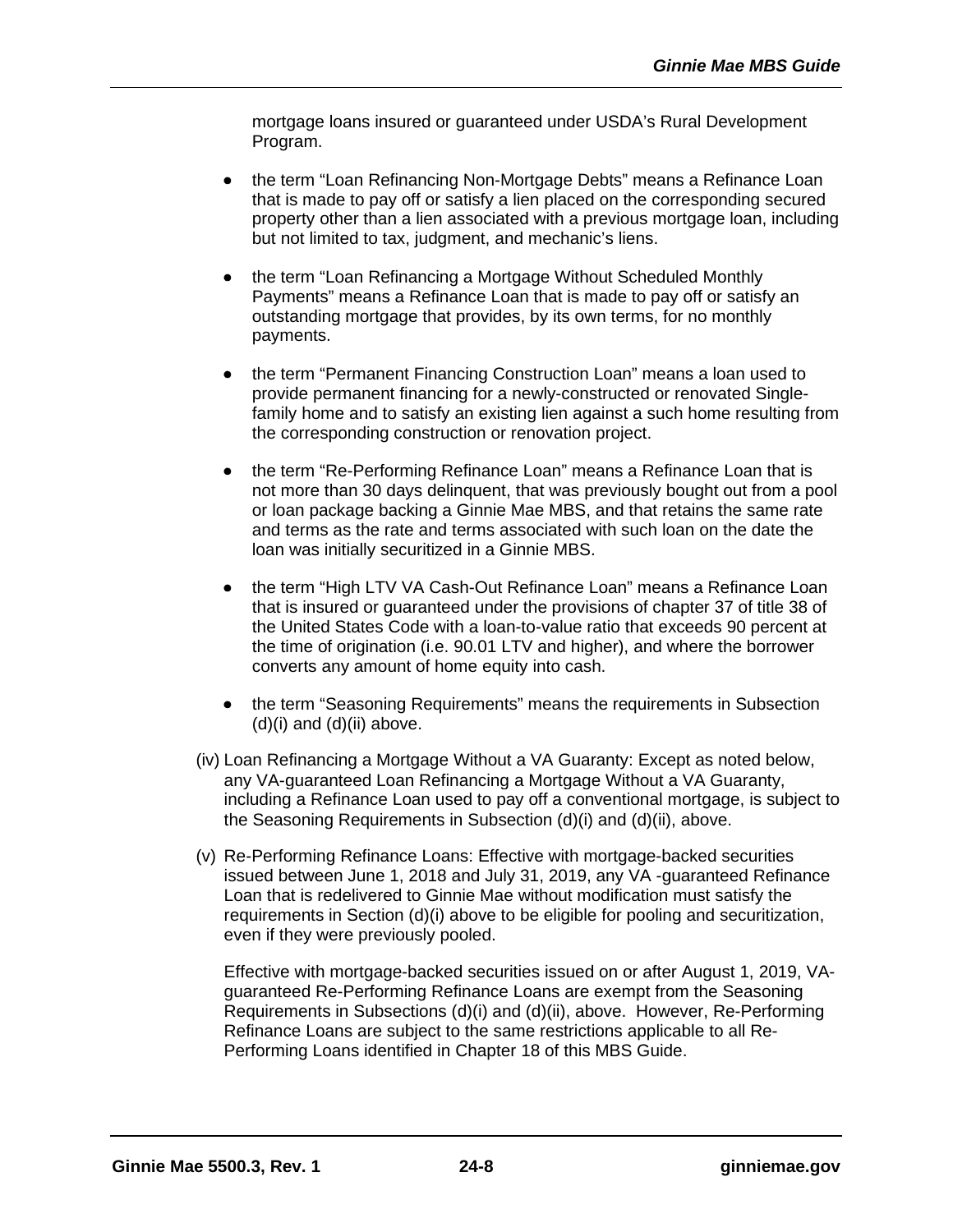- (vi) Modified Loans: Any loans subject to rate and/or term changes resulting from the execution of a loan modification agreement have a separate and distinct loan purpose from a Refinance Loan, and are therefore treated differently, even when the loan being modified is a Refinance Loan. Consequently, Modified Loans are not subject to Seasoning Requirement in Subsection (d)(i) or (d)(ii) above.
- (vii) Loans Refinancing Non-Mortgage Debt: VA-Guaranteed Loans Refinancing Non-Mortgage Debt are not subject to the Seasoning Requirements in Subsection (d)(i) or (d)(ii) above.
- (viii) Loans Refinancing Mortgages Without Scheduled Monthly Payments: A Loan Refinancing a Mortgage Without Scheduled Monthly Payments, including for example a Refinance Loan used to pay off a reverse mortgage for which no monthly payments are scheduled, is not subject to the Seasoning Requirements in Subsection (d)(i) or (d)(ii) above.
- (ix) Permanent Financing Construction Loans: Effective with mortgage-backed securities issued between June 1, 2018 and July 31, 2019, Permanent Financing Construction Loans may be exempt from the Seasoning Requirements when the loan associated with the mortgage that is being refinanced does not, by its own terms, provide for a minimum of six-monthly payments. For example, a Refinance Loan that is used to pay off a construction loan with terms that provide for interest only payments during the first four months followed by a fifth payment covering the full balance of the construction loan would not be subject to the Requirements of Subsection (d)(ii) above.

Effective with mortgage-backed securities issued on or after August 1, 2019, Permanent Financing Construction Loans are exempt from the Seasoning Requirements of Subsection (d)(i) and (d)(ii) above.

(x) VA requires an appraisal (a new CRV): If a loan is refinanced and VA requires a new CRV or appraisal, the guaranty requirement specified above in MBS Guide, Ch. 24, Part 2, § A(3)(a) must be met. The cash requirement, however, may be satisfied by either cash or "equity," which is defined as the positive difference between the amounts specified in the CRV and the new loan amount.

Ginnie Mae authorizes these loans to be supported by an independent appraisal. The appraiser may not be an employee of the Issuer or of any subsidiary or related firm or corporation and must meet the qualifications for appraisers established by Fannie Mae or Freddie Mac.

(xi) VA does not require an appraisal: If a mortgage involves refinancing at a lower rate of interest and the VA does not require an appraisal, Ginnie Mae will not require an appraisal. In such cases, the Issuer must ensure that the VA guaranty plus cash (or equity, as defined above) will be equal to at least 25% of the new loan amount. The Issuer may use a reasonable value estimate other than an appraisal to determine the equity portion (the estimated market value in excess of the new loan amount).

Ginnie Mae does not specify any particular estimation procedure. The only requirement is that there be written documentation establishing a reasonable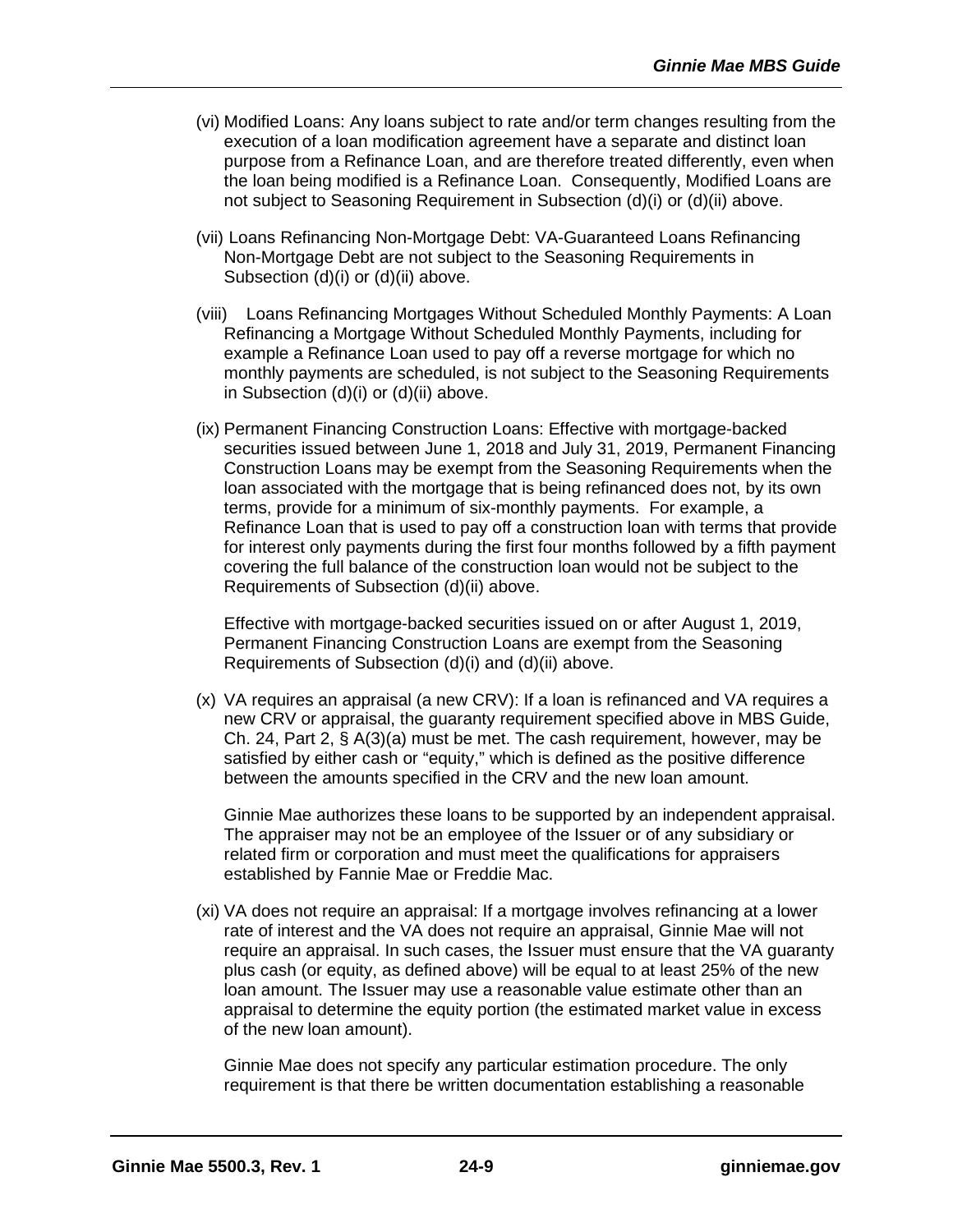market value estimate and that such documentation be available to Ginnie Mae for review.

If a VA GPM loan is refinanced into a level payment mortgage at a lower rate of interest, and if no cash is taken out as a result of the transaction, no appraisal is required.

- (xii) Additional Pooling Restrictions for High LTV VA Cash-Out Refinance Loans: Effective with mortgage-backed securities guaranteed on or after November 1, 2019, High LTV VA Cash-Out Refinance Loans are subject to the following pooling restrictions, except as noted below.
	- High LTV Cash-Out Refinance Loans are not eligible collateral for and may not be included in Ginnie Mae I Single-Family Pools X SF or X BD.
	- High LTV VA Cash-Out Refinance Loans are not eligible collateral for and may not be included in Ginnie Mae II Single-Family Multiple Issuer Pools M SF.
	- High LTV VA Cash-Out Refinance Loans that are Permanent Financing Construction Loans are exempt from the restrictions in this subsection (xii) and may be pooled into Ginnie Mae I and Ginnie Mae II pools.
- For VA vendee account mortgages or installment contracts guaranteed pursuant to VA Regulation 4600 (38 CFR 36.4600) or VA direct loans sold and guaranteed pursuant to 38 U.S.C. 1811(g):
	- (i) If the loans are eligible for repurchase by the VA at less than 98 percent of par, there must be collateral on deposit with the Ginnie Mae Office of Issuer & Portfolio Management in an amount equal to one-half the difference between the purchase price and 98 percent of par. No collateral is required, however, if the amount is less than \$1,000.
	- (ii) Collateral must be either a certificate of deposit evidenced by a deposit agreement (Appendix III-11) or a letter of credit held for Ginnie Mae's benefit (Appendix VI-3). The collateral must be held for six years, and it may be reduced by one-sixth of the original amount at the end of each year at the request of the Issuer.
	- (iii) Title evidence and other documentation required to be deposited with the document custodian is limited to that supplied by the VA to the Issuer.
	- (iv) The loans must have been sold by the VA no more than 48 months before the issue date of the securities.
	- (v) The loans must be either guaranteed by or, in the event of default, subject to repurchase by the VA at no less than the price at which they are sold by the VA.
- (4) Special requirements for RD-guaranteed loans:

For an RD loan to be eligible for pooling, the following additional requirements apply: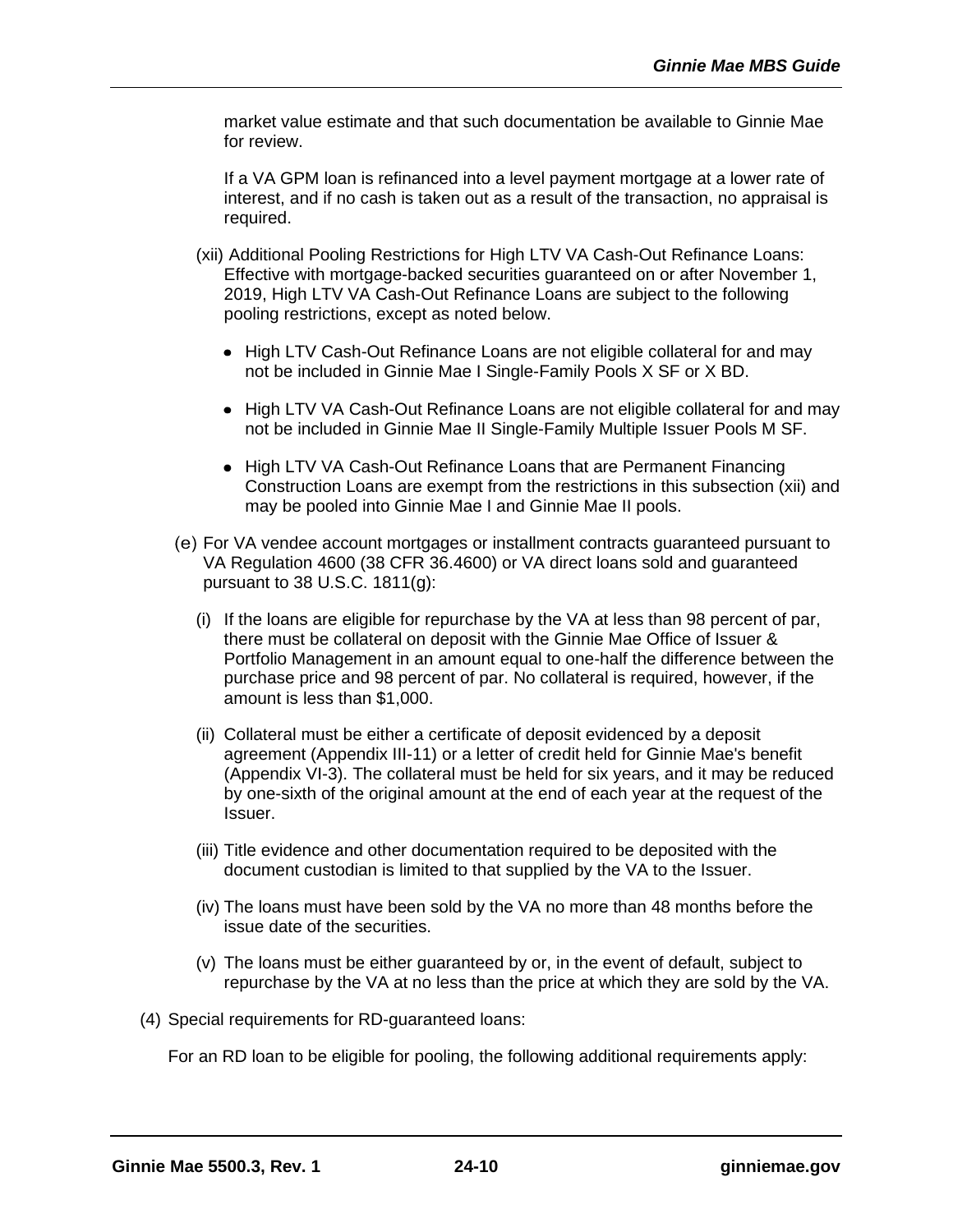- (a) The RD loan must be made under the section 502 Guaranteed Single Family Rural Housing Loan Program of the Department of Agriculture. The entire loan must be pooled.
- (b) Once an RD loan is pooled, some of the loan servicing options offered by RD are not available. All subcontract servicing agreements must be in accordance with the requirements set forth in MBS Guide, Ch. 2, Part 15; Ch. 3, Part 20; and Ch. 4, Part 3.
- $I(c)$  In addition to the documents listed in MBS Guide, Ch. 13, Part 7, § B, the Loan Note Guaranty (as evidence of the RD guaranty) must be deposited with the document custodian at the time of final certification.
- Each manufactured home loan originated under section 502 must be pooled in an SF pool. *(Please See MBS Guide Chapter 30)*
- (5) Special requirements for § 184 loans:
	- For a § 184 loan to be eligible for pooling, the following additional requirements apply:
	- The § 184 loan must be made under the section 184 Indian Home Loan Guarantee Program.
	- (b) The § 184 loan may provide both construction and permanent financing or only permanent financing.
	- A § 184 loan must be documented by a certificate of loan guarantee issued by PIH, which must be deposited with the document custodian at the time of final certification and maintained in the loan file.
	- (d) The loan and related security instrument must be recorded with the Bureau of Indian Affairs rather than by a local jurisdiction. The security instrument may be a mortgage, deed of trust or lease contract.
	- (e) Title insurance is not available for  $\S$  184 loans. A title status report issued by the Bureau of Indian Affairs must be deposited with the document custodian at the time of final certification and maintained in the loan file.

(6) Special Requirements for Re-Performing Loans – Re-Performing Loans are subject to the pooling restrictions provided in Chapter 18, Part 2 § (B)(6).

#### **Section B. Pool and Loan Package Requirements** *Effective Date: 2018-05-30*

(1) Minimum pool and loan package balances:

As of the date of issue, each Ginnie Mae I SF pool and each Ginnie Mae II custom pool must, except as provided in paragraph (2) below, have an original principal amount of at least \$1,000,000. As of the date of issue, each loan package for a Ginnie Mae II multiple Issuer pool must have an original principal amount of at least \$25,000 and may consist of only one loan.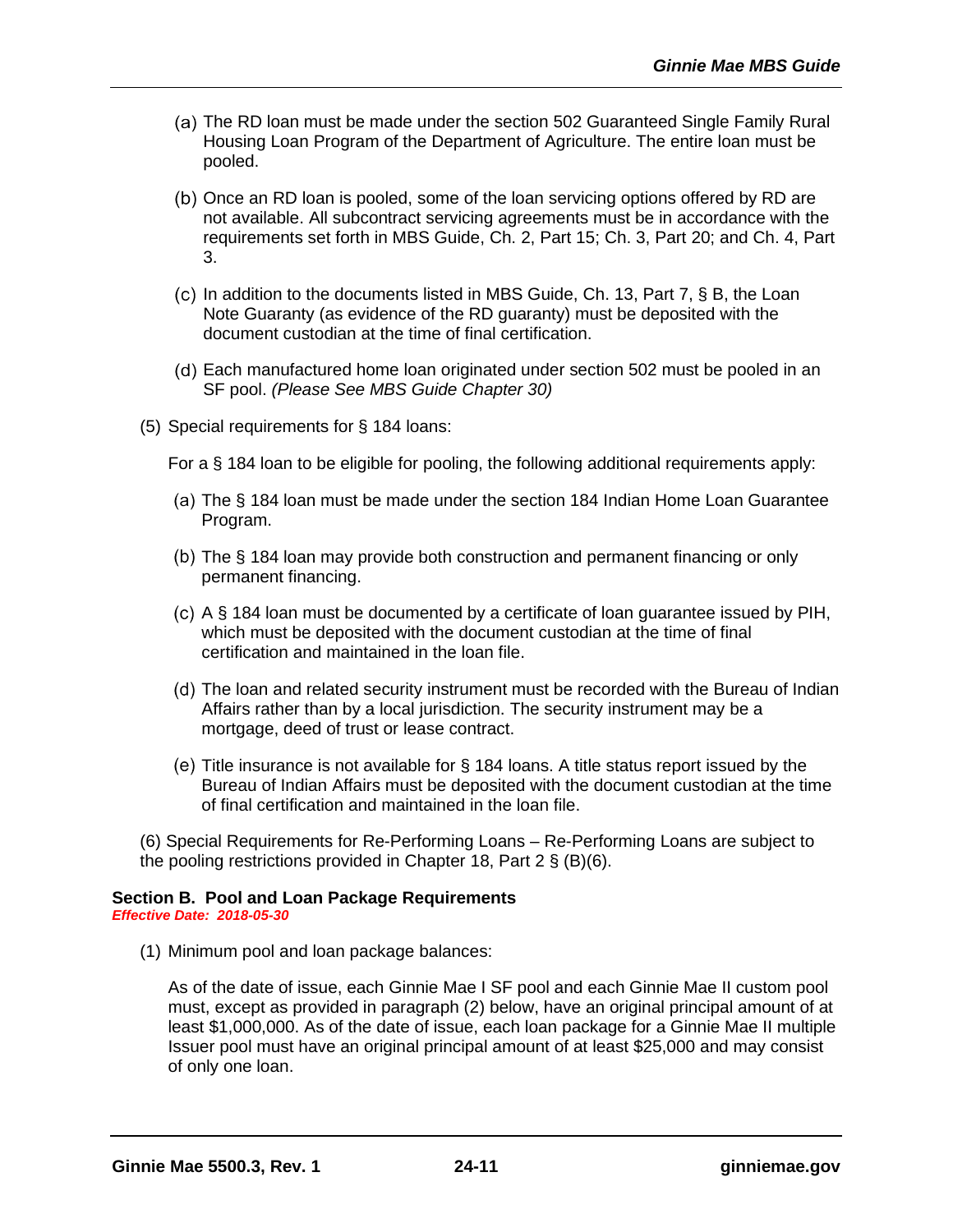NOTE: Per APM 10-09, dated June 18, 2010 the half and whole security coupon rate requirement has been temporarily delayed. This requirement will be reinstated for all multiple Issuer pools with an August 1, 2010 issuance.

(2) State or local housing bond financing programs:

A \$25,000 minimum pool size is permissible for Ginnie Mae I pools and Ginnie Mae II custom pools if the securities are to be used as collateral for a bond financing program (BFP). Each pool of this type may contain fewer than three loans and may consist of only one loan. It is intended that the related securities will be held by the trustee for the BFP. If the related securities are traded in the secondary market, each purchaser must be provided with a letter stating that the underlying mortgages are part of a mortgage revenue bond program and that the security holder may experience different prepayment characteristics than might be customary.

The Issuer will be required to certify that a pool is collateral for a BFP if it does not satisfy the applicable standard Ginnie Mae I or Ginnie Mae II pool requirements for minimum pool size and minimum number of loans. The required form of bond financing program certification is set forth in Appendix III-12.

At any time beginning the  $6<sup>th</sup>$  day of the month after issuance of the final pool in a BFP, any or all of the pools issued as collateral for that BFP may be consolidated. The consolidated pool may be issued as either a Ginnie Mae I pool or II custom pool. The interest rate of the consolidated pool must be the same as that of all of the terminated pools.

The Issuer will be required to provide the certification described in MBS Guide, Ch. 24, Part 2, § B(2) and set forth in Appendix III-12. In addition, the Issuer will be required to provide the pool numbers of the pools being terminated, and the remaining principal balance for those pools as required in MBS Guide, Ch. 19. The original principal balance of the consolidated pool must be equal to the sum of the remaining principal balance of the pools to be terminated.

If all of the pools being terminated as part of the consolidation process have been final certified and/or recertified prior to termination, the consolidated pool shall not require final certification. If any of the pools being terminated are not finally certified and/or recertified prior to consolidating, Issuers have twelve months from the issue date of the new security to finally certify the consolidated pool. However, the document custodian must review the consolidated pool file to ensure that all required documents are present.

(3) Maturity:

To ensure reasonable homogeneity among pools of loans:

- (a) At least 80 percent of the original principal balance of each Ginnie Mae I pool and each Ginnie Mae II custom pool must be in mortgages with maturities within 30 months of the latest mortgage maturity; and
- (b) At least 90 percent of the original principal amount of each Ginnie Mae I pool and each custom pool and loan package submitted under the Ginnie Mae II MBS Program must be in mortgages with maturities of 20 years or more. However, Ginnie Mae will allow the mortgages in a pool or loan package to have a uniform maturity of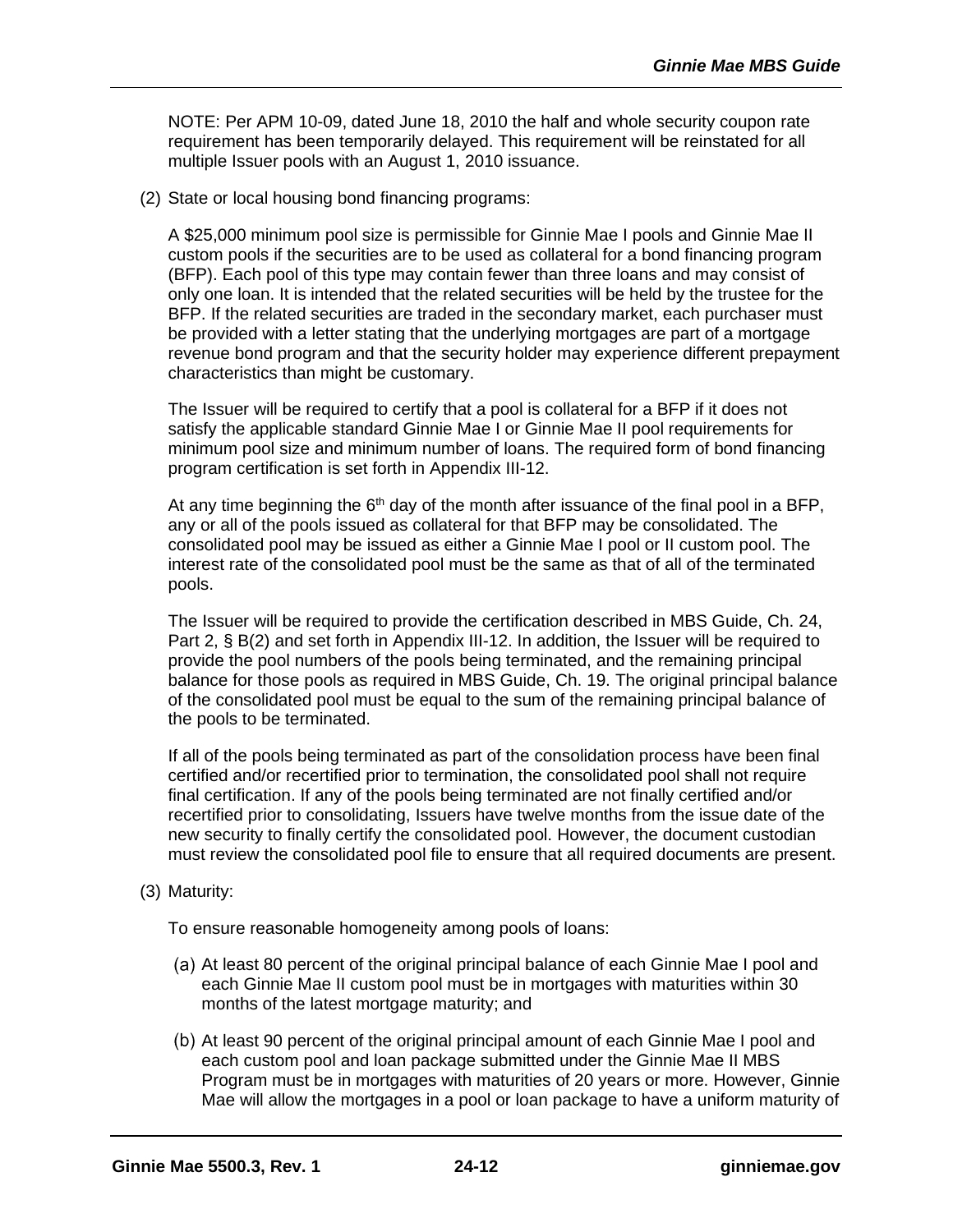less than 20 years if at least 90 percent of the original principal amount of the pool or loan package is in mortgages with the same original term (e.g., 15 years), that original term is the longest term of any loan in the pool or loan package, and certain special disclosure requirements are met:

- (i) The Issuer of the pool or loan package must disclose the following in writing to the securities dealer or other first purchaser:
	- that the pool or loan package differs in maturity composition from Ginnie  $\bullet$ Mae's normal requirements:
	- $\bullet$ the longest term of any loan in the pool or loan package; and
	- that loans comprising at least 90 percent of the original principal amount of  $\bullet$ the pool or loan package have that term.
- (ii) The Issuer must obtain from the securities dealer or other first purchaser written confirmation that these required disclosures have been made and are acceptable.
- (iii) In the case of a pool submitted pursuant to MBS Guide, Ch. 10, Part 6 the Issuer, and in all other cases the PPA, must include the following text in the prospectus by typing it on the "Annex — Special Disclosure" (see Form HUD 11717 (Appendix IV-4) and Form HUD 11717-II (Appendix IV-20)).

This pool contains mortgages with maturities that differ from those required under Ginnie Mae's standard program requirements.

## **PART 3. REQUIRED DOCUMENTS**

The procedures and basic document requirements for submission of all pools and loan packages are found in MBS Guide, Ch. 10, 11, and 13.

## **Section A. For Certification by Document Custodian**

*Effective Date: 2021-07-28*

The loan documents required for initial and final certification of an SF pool or loan package by the document custodian are the same as those discussed in MBS Guide, Ch. 13, Part 7. They are summarized in the following table:

| <b>Documents</b>                                                  | <b>Form Number</b> | <b>Appendix</b> |
|-------------------------------------------------------------------|--------------------|-----------------|
| <b>For Initial Certification</b>                                  |                    |                 |
| Schedule of Pooled Mortgages                                      | <b>HUD 11706</b>   | III-7           |
| Release of Security Interest, executed<br>original, if applicable | <b>HUD 11711A</b>  | $III-5$         |
| Certification and Agreement, executed<br>original                 | <b>HUD 11711B</b>  | $III-5$         |
| Original notes (or, in the case of                                |                    |                 |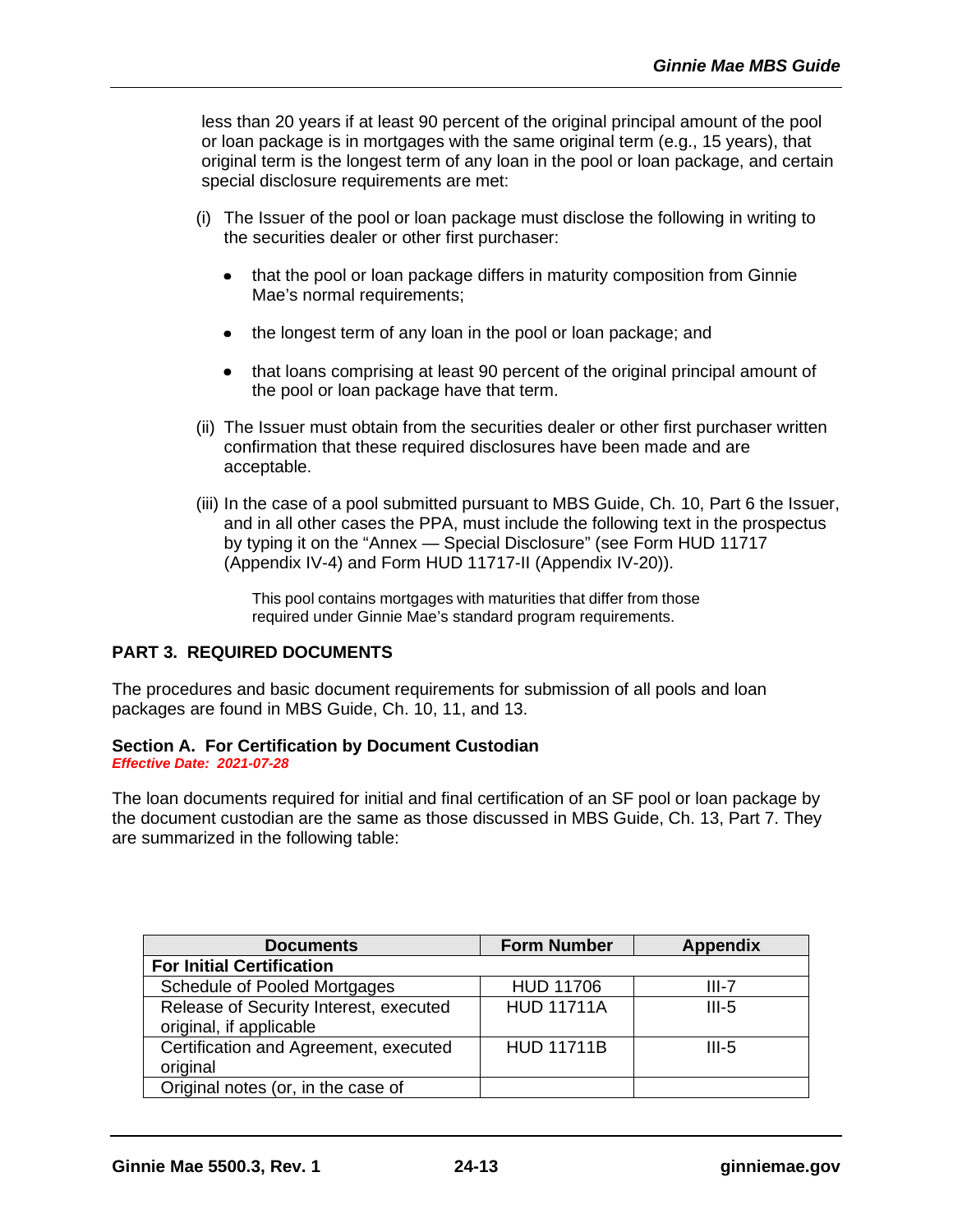| modified loans, the original notes       |  |
|------------------------------------------|--|
| executed for the modifications) or other |  |
| evidences of indebtedness, endorsed in   |  |
| blank, without recourse                  |  |
| For nonprofit agency section 203(k)      |  |
| loans, FHA affordable housing program    |  |
| letters                                  |  |
| <b>For Final Certification</b>           |  |
| Original recorded mortgages (or, in the  |  |
| case of modified loans, the recorded     |  |
| original mortgages, the related original |  |
| notes, the modification agreements, and  |  |
| any required subordination agreements    |  |
| and/or title endorsements)               |  |
| All recorded interim assignments         |  |
| Evidence of good title (e.g., mortgage   |  |
| title insurance policy)                  |  |
| Evidence of mortgage insurance or        |  |
| guaranty provided by FHA, VA, RD, or     |  |
| PIH (not required for manufactured       |  |
| housing). In lieu of an original MIC     |  |
| signed by FHA or LGC signed by VA,       |  |
| electronic confirmation from FHA         |  |
| Connection or VA's TAS is acceptable.    |  |

## **Section B. For Approval by PPA and Ginnie Mae**

*Effective Date: 2018-05-30*

The SF pool and loan package documents required for approval by Ginnie Mae are the same as those discussed in MBS Guide, Ch. 10, Part 3, except that the Issuer must also submit:

- (1) Schedule of Subscribers and Ginnie Mae Guaranty Agreement, form HUD 11705 (Appendix III-6), which must indicate in the block "Type of Issue" that the pool is to be "X," "C," or "M" and in the block "Pool Type" that the securities are to be "SF."
- (2) If a Ginnie Mae I pool or a Ginnie Mae II custom pool is submitted in paper submission format, a prospectus, form HUD 11717 (Appendix IV-4) or form HUD 11717- II (Appendix IV-20), which must be modified, if appropriate, in accordance with MBS Guide, Ch. 24, Part 2, § B(3)(b)(iii). In addition, if a Ginnie Mae II custom pool submitted in paper submission format contains one or more buydown loans, the Issuer must include the following text by typing it on the "Annex — Special Disclosure," which is attached to the prospectus:

Some or all of the pooled mortgages are level payment mortgages for which funds have been provided to reduce the borrower's monthly payments during the early years of the loans.

(3) A BFP certification (Appendix III-12) if required pursuant to MBS Guide Ch. 24, Part 2,  $§ B(2).$